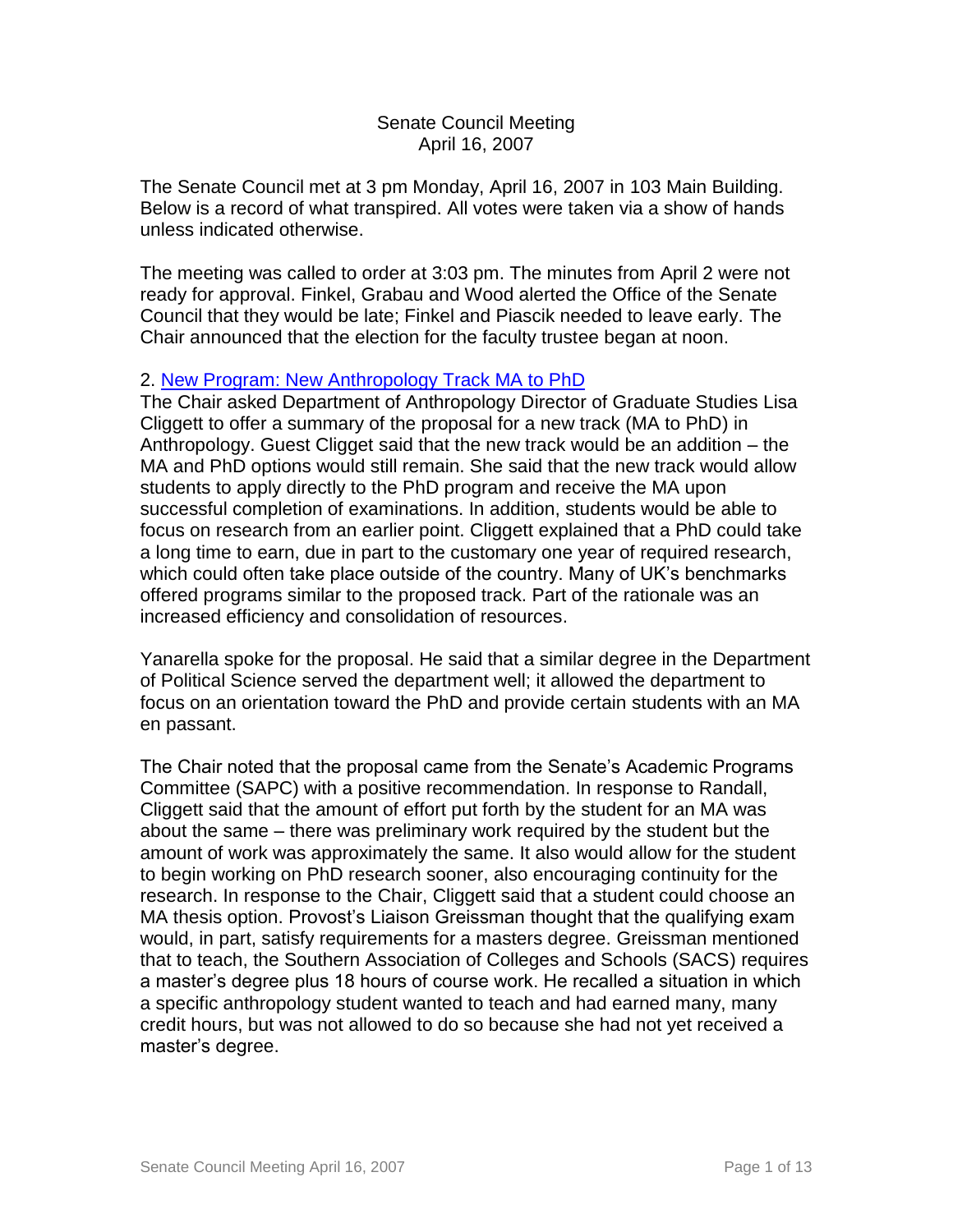There being no further discussion, a **vote** was taken on the **motion** from the SAPC to approve a new track for MA to PhD in Anthropology. The motion **passed** unanimously.

### 3. [Rule Change, College of Pharmacy: Disallow Repeat Option](http://www.uky.edu/USC/New/files/20070416/Col%20Pharmacy%20Repeat%20Rules%20Change_Complete.pdf)

The Chair invited College of Pharmacy Associate Dean for Academic Affairs Bill Lubawy to share some information about the proposal to disallow the repeat option in the College of Pharmacy (CoP). Guest Lubawy suggested that the rules in CoP changed somewhat like a pendulum swing. The rules had once been very strict, but exceptions were regularly made to accommodate students. After five or six years, faculty members requested more rules, resulting, in part, in the proposal. Lubawy said in the process of revising the rules, he realized that students were given no information about the effect a "D" grade would have. While there were guidelines for what types of grades would result in which penalties, repeat options were not addressed.

Lubawy explained that there had been instances in which a student was required to repeat a course and subsequently received more Ds. After multiple Ds due to continued difficulties, what was to be done with such a student? Faculty raised concerns that the ability to master information and use it in a reasonable manner was important for continuing competence. While it was understandable that a student experienced complications and stumbled occasionally, it was problematic if the student repeatedly stumbled. Lubawy said that when the CoP changed from offering a BS to a PharmD, repeat options were not dealt with. Lubawy said that although it was not included in the proposal, the suggested language would become number eight in the list of (currently) seven requirements. If nothing were specified, students would be (and had been) under UK's repeat regulations.

Finkel noted that the Graduate School allowed one repeat – he offered it as a comment, not a suggestion. He asked what would happen if a student took the same course multiple times for personal pleasure – would the grade received be counted? Lubawy replied that CoP students were given a list of elective courses that relate to an eventual career goal – students were encouraged to pursue many external-CoP courses for which the repeat option rule would not apply.

In response to the Chair, Lubawy said that not allowing the repeat option would only apply to students enrolled in the CoP, not to students in pre-pharmacy – those students would be subject to UK's regulations for most programs. He said that students admitted into the college came from upwards of 25 different institutions, at which various repeat rules were in place, making such a requirement difficult to enforce at the pre-pharmacy level.

The Chair stated that he brought language from the current *[University Senate](http://www.uky.edu/USC/New/files/20070416/SR%205-3-0%20Repeat%20Option.pdf)  [Rules \(SR\), Section 5.3.1.1](http://www.uky.edu/USC/New/files/20070416/SR%205-3-0%20Repeat%20Option.pdf)*, in which the exception in the CoP was noted. Lesnaw said that CoP should not be singled out – more inclusive language would be better. Lubawy suggested language such as "professional and graduate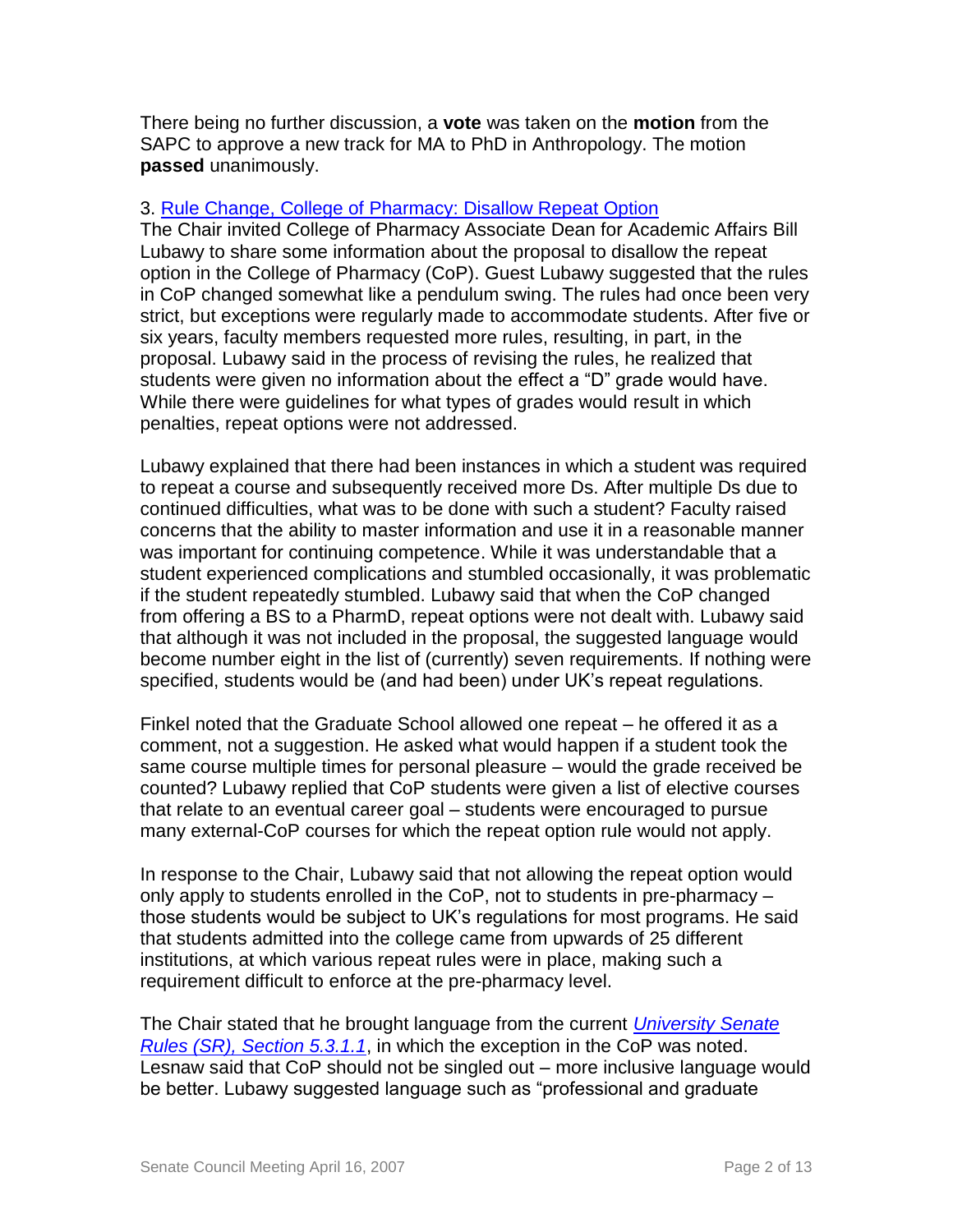schools may have other requirements" be inserted at the end of *SR 5.3.1.1*. Yanarella supported that suggestion. Finkel offered "the Graduate School and professional degree programs may restrict repeat options." Wood joined the meeting at this time.

There being no further discussion, a **vote** was taken on the **motion** from the Senate's Admissions and Academic Standards (SA&ASC) to allow the College of Pharmacy to disallow the repeat option for students enrolled in the PharmD program. The motion **passed** unanimously.

Finkel **moved** that the Senate Council recommend to the Senate that *Senate Rules 5.3.1.1* be modified to include the following language at the end of the first paragraph: "the Graduate School and professional degree programs may restrict repeat options." Yanarella **seconded**.

There was a discussion among many of those present about various revisions of the language in Finkel's motion. Once discussion ended, a **vote** was taken on the **motion** that the Senate Council recommend to the Senate that *Senate Rules 5.3.1.1* be modified to include the following language at the end of the first paragraph: "the Graduate School and professional degree programs may restrict repeat options." The motion **passed** unanimously. In response to Wood, the Chair clarified that a college's rules would state the restrictions.

#### 4. [Rule Change: Addition of "Duplicate Credit" Rule to](http://www.uky.edu/USC/New/files/20070416/Dup%20Credit%20Proposal_Complete.pdf) *Senate Rules*

The Chair invited College of Arts and Sciences advisor and Advising Network representative Mike Shanks to offer background information on the proposal.

Guest Shanks explained that there was currently no written rule regarding how colleges treat duplicate credit. Shanks said there was no rule prohibiting a student taking a non-repeatable course multiple times for credit towards a degree. Currently, individual colleges were responsible for notifying the Office of the Registrar to request that credit be removed. There was a concern that a student could graduate with the minimum number of credits that included one course taken twice. Shanks said that the purpose of the proposal was to have a policy in place so that regardless of which college a student was in, a course taken for the second time would not be repeatable. Current technology would allow for the automatic removal of the duplicate credit.

Shanks explained that the first paragraph of the proposal was written to explain which credit would be removed. The second paragraph addressed how it would impact the repeat option and also how some colleges with selective admissions would have the option to count the best grade if a student took a course twice.

In response to Wood, Shanks said the repeat option was different in that it removed the first grade entirely. The Chair said that there was a section of the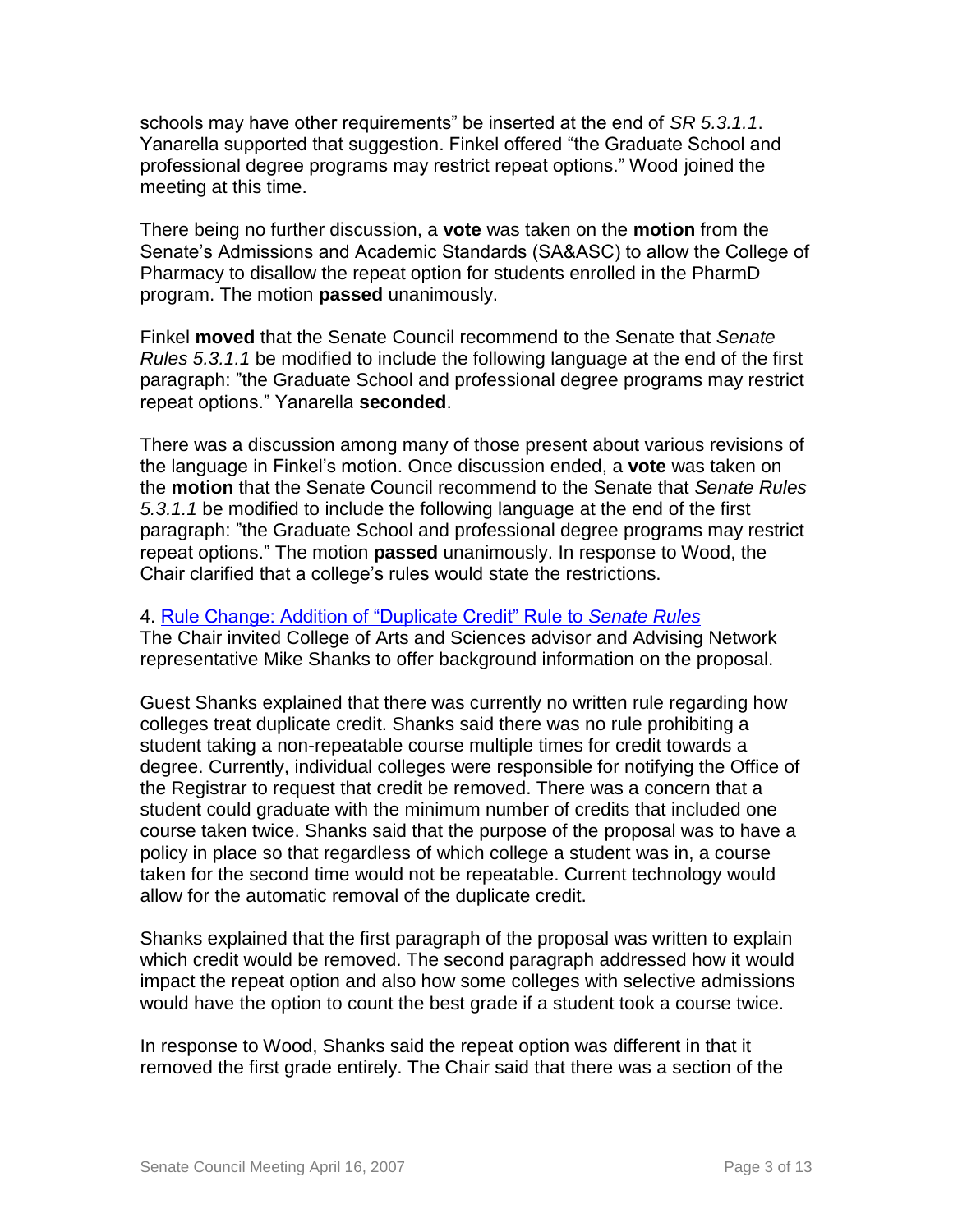*SR* that prohibited the retaking of courses in which a B or better had been earned. Finkel left the meeting at this time.

In response to a question by the Chair about selective admissions, Shanks referred SC members to the email comments included in the proposal as to why that language was added – some colleges with selective admissions wanted to be able to continue to manipulate the degree audit system. The Chair suggested keeping the last sentence of the second paragraph ("The Dean of a…and/or graduation purposes."). The Chair added that the language about "passing grades" in the second line of the second paragraph implied that if a student took a course three times and received one E and two As, the E (not a "passing grade") would not be counted.

There was a brief discussion about what the proposal entailed. The Chair noted that the proposal did not come from an academic unit, but rather from the advising network. Greissman opined that for purposes of selective admissions, a college could calculate a student's GPA in ways the Registrar could not but it would be inappropriate to codify it.

Wood said that she agreed that the issue of duplicate credit should have been cleaned up long ago; when she served as dean of the Graduate School, she cleaned up duplicate credit issues by hand. Wood said she could understand a student wanting to retake a particular course in order to raise the grade and get into a specific program – she asked how the second paragraph addressed that issue. Shanks said it explained that if the student took a course more than once and received a D grade or better, only three hours of credit would be counted. Unless the grade was less than a B, the course would not count toward the GPA. He said that a student who took one four-credit hour course 10 times would only receive four hours of credit. In response to Wood, Shanks said that, as written, the new rule would dictate that all the grades received for the 10 attempts would be counted in the GPA.

The Chair clarified for Lesnaw that the language regarding duplicate credit was entirely new – there was no change, per se, other than the addition of the entire duplicate credit rule. Greissman added that the first paragraph of the proposed new language said that with respect to earned credits and quality hours, a student could not earn credit twice for the same course. The second paragraph allowed quality points for GPA purposes to be counted as many times as the course was taken.

Wood wondered if the proposed language was an artifact from SIS, which was not smart enough to catch duplicate grades. She thought it was never intended to have duplicate credit count toward degree hours, which was why there were some courses that are identified as repeatable up to nine hours. She said it was a technological problem for a system that never should have given duplicate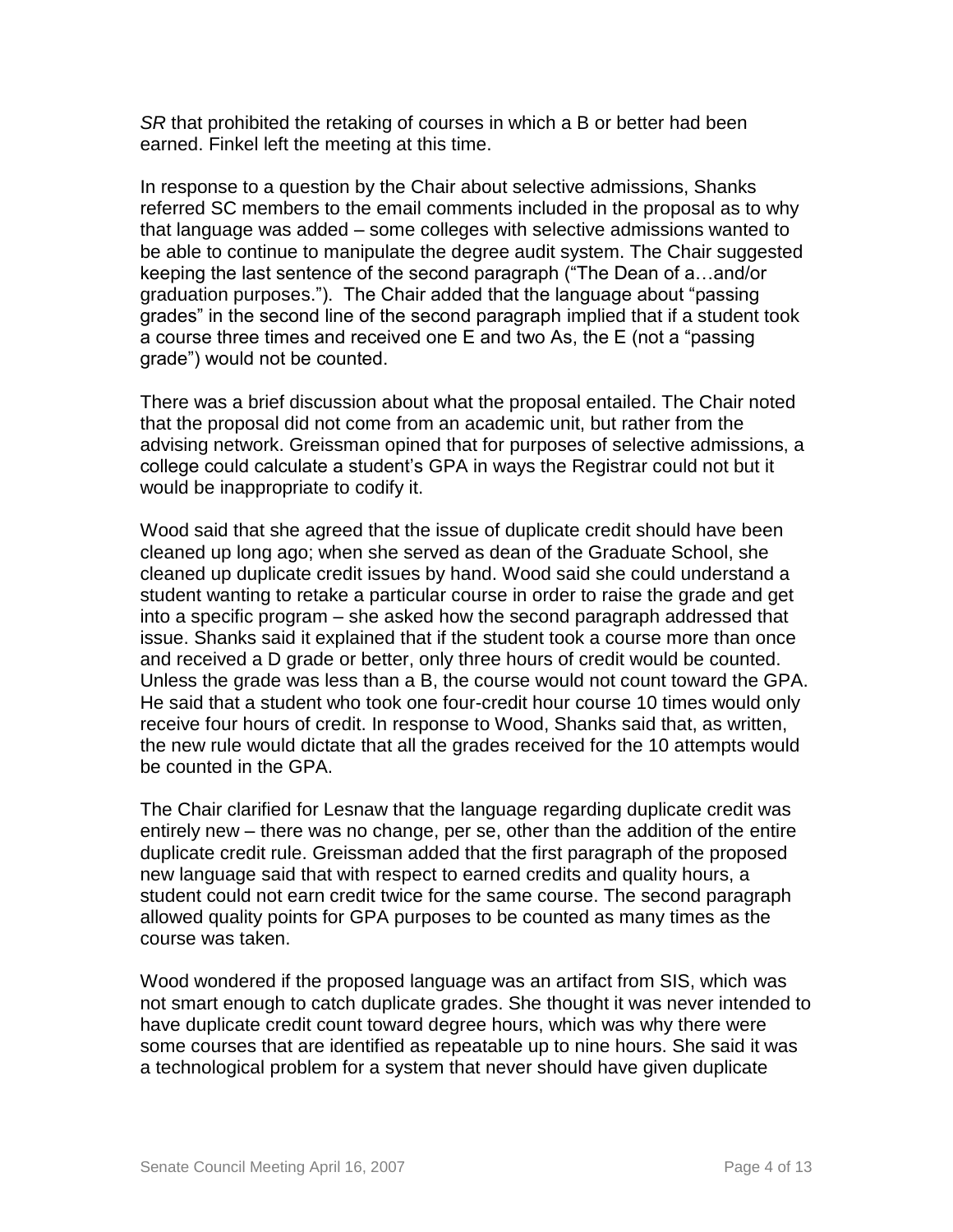hours. She said the system should take the grade and multiply it by the number of hours and automatically use that for the transcript.

Wood **moved** to:

- remove the second paragraph of the proposed new language (that begins with, "Course work that is deemed duplicate credit…." and ends with, "…admission and/or graduation purposes."); and
- change the first sentence of the first paragraph to read (with the suggested added text), "A student may earn credit and associated quality points<sup>1</sup> for a course...."

# Lesnaw **seconded**.

Greissman confirmed for Piascik that leaving just the first paragraph would instruct the Registrar to compute grades as intended, but would also allow colleges to make internal judgments about how to compute a GPA for selective admissions purposes.

Wood confirmed for Shanks that with the second paragraph removed and the addition to the first paragraph, the result for students would be that if a student took and passed one course (non-repeatable) three times, the second and third attempts would not be factored into the GPA.

Greissman noted that as written, if a student took a course twice and received two D grades, the language was contradictory. Shanks said that if a course was retaken at UK, it would not count toward the GPA. Wood said that the GPA was for the coursework taken toward a degree. A course that would not count toward a degree should not count toward the GPA.

Randall noted that there did seem to be a contradiction between the existing *SR*  and the proposed language. Randall suggested the proposal be sent back to committee for resolution. Lesnaw reminded SC members that there was currently a motion on the floor. Shanks said that he could accept the motion as amended, although it would change current practice of counting all the attempts to complete a course.

A **vote** was taken on the motion to amend the proposal by:

- removing the second paragraph of the proposed new language (that  $\bullet$ begins with, "Course work that is deemed duplicate credit…." and ends with, "…admission and/or graduation purposes."); and
- changing the first sentence of the first paragraph to read (with the  $\bullet$ suggested added text), "A student may earn credit and associated quality points for a course…."

 $\overline{a}$  $1$  Underline formatting denotes added text.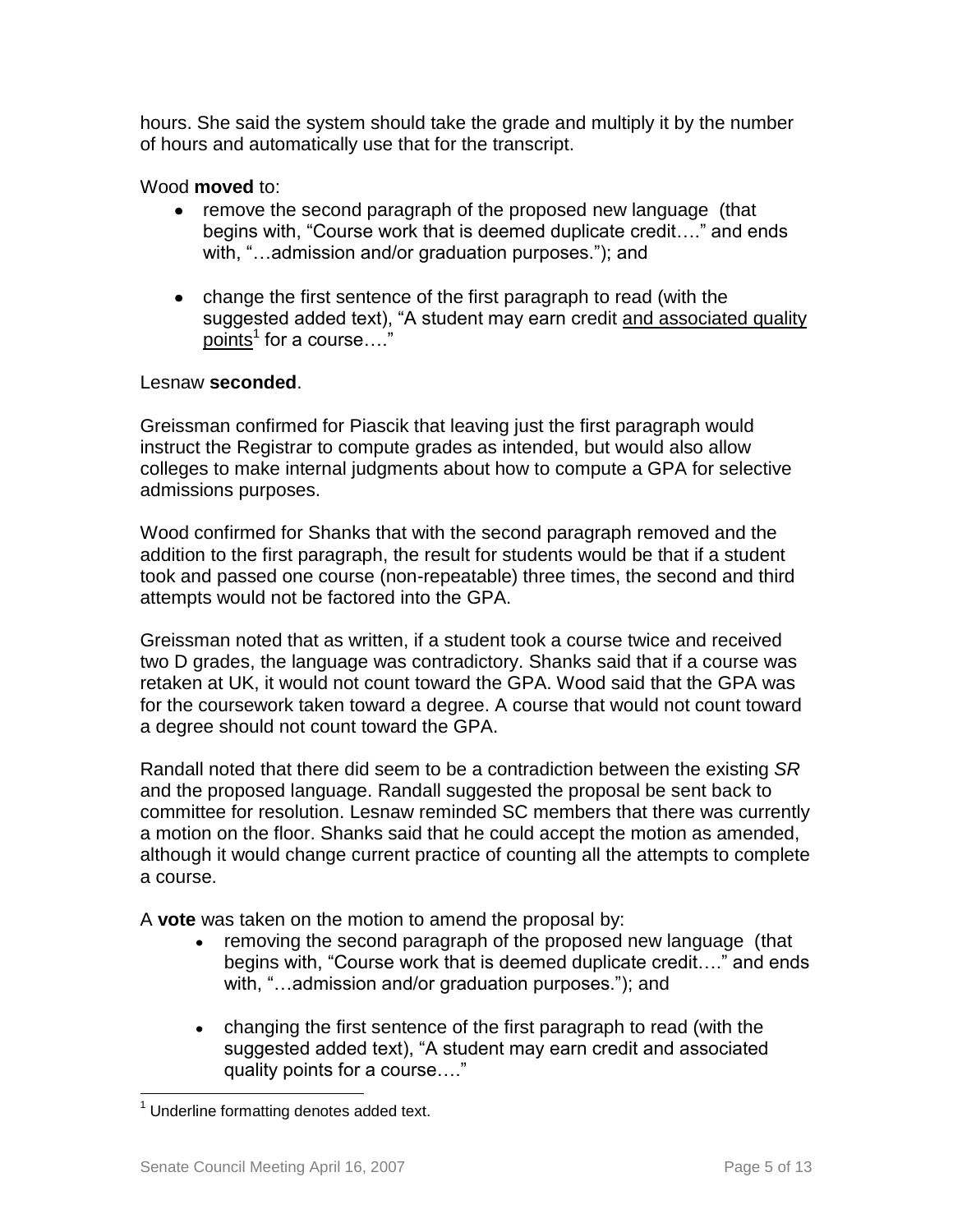The motion **passed** with six in favor, one opposed and one abstaining.

Piascik asked why a student would not just use the repeat option to replace a poor grade. Greissman replied that if a student took a course, received a D and wanted to show a greater mastery, the student, under the proposed new language, could retake the course. If the student received a better grade the second time around, for purposes of selective admissions the second grade could be counted, but would not be counted officially. Wood noted that the student could use the repeat option. Randall said that the language in *SR 5.3.1.1* contradicted the proposed language, if the student received credit only one time.

Randall **moved** that the proposal be tabled and returned to the Senate's Rules and Elections Committee with the day's Senate Council meeting minutes available to help with further discussion. Lesnaw **seconded**. Lesnaw said the tabling was necessary to reconcile the contradiction between the proposed language and existing language. Greissman opined that the Senate's Rules and Elections Committee could reconcile the contradictions.

A **vote** was taken on the motion to table the proposal and return it to the committee with Senate Council meeting minutes available to help with further discussion. The motion **failed** with zero voting in favor and seven against.

A **vote** was taken on the motion to approve the proposed new language about duplicate credit and the associated amendment [see the bottom of page five of these minutes for the amendment]. The motion **passed** unanimously. It will be sent to the SREC to rectify the contradiction between the proposal and *SR 5.3.1.1*, after which it will return to the SC for final vetting.

# 5. Proposed Changes/Combining of *[Administrative Regulations II-1.0-1](http://www.uky.edu/USC/New/files/20070416/AR%20II-1%200-1%20-%20Combined%20Pages%20I-IV%20_FINAL__KAT.pdf)* ("Faculty [Appt., Reappt., Promotion & Tenure"\)](http://www.uky.edu/USC/New/files/20070416/AR%20II-1%200-1%20-%20Combined%20Pages%20I-IV%20_FINAL__KAT.pdf)

The Chair explained that the proposed new language was a result of combining various, related *Administrative Regulations* (*AR*) that dealt with appointment, reappointment, promotion and tenure. Because of that, it was impossible to utilize "track changes" to follow all the changes. The Chair added that the chair of the Senate's Advisory Committee on Tenure and Promotion (SACPT), Lee Blonder, was present to take part in the discussion. He invited Greissman to provide an overview.

Greissman said he had met with the SACPT, resulting in many helpful comments, in part because SACPT members had a lot of experience working with the resulting situations when the rules were not clear. The revision to the *AR* involved organizing the regulations in a manner similar to how the processes of appointment, reappointment, promotion and tenure were conducted. The four different *AR* (*AR II-1.0-1*, *Sections I-IV*) were combined and organized sequentially, in terms of process.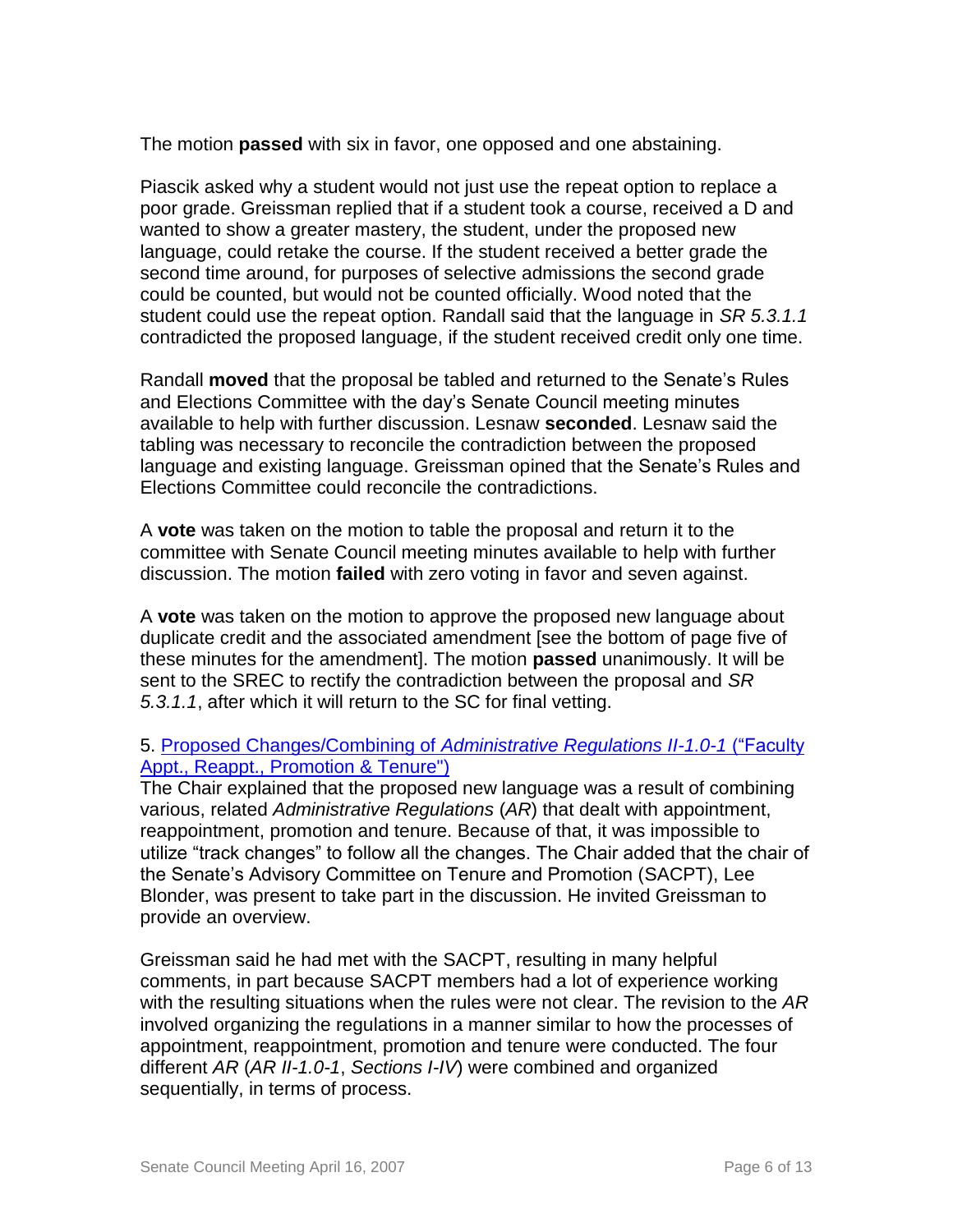The changes also included revisions to the *AR* on recruitment and appointment. While the Workgroup on Provost-Area Administrative Regulations moved the language verbatim from *AR II-1.0-10* into the combined *AR,* at the request of the SACPT the workgroup also clarified the language. Greissman said that there were substantive changes made, which were either tracked via strike-through or underlined and colored text. He emphasized that the all parts of the combined *AR* were open to suggestion, not just the specific sections modified/moved by the work group.

Once the Senate reviewed the combined *AR*, the revised proposal would be sent to deans for review, after which it would go back to the Senate for a final opportunity for Senate input. It would then proceed to the President's Cabinet for final approval. Greissman noted that while there was a desire to keep the process moving along, it was understood that there should be careful deliberations on the changes.

Guest Blonder informed SC members that the SACPT had only gone through about the first half of the proposed changes – the remainder would be reviewed later in the month during another meeting with Greissman.

Thelin stated that at many other universities, there was a parallel and independent evaluation performed by the faculty in the unit, which was sent forward to the provost independently of the dean's evaluation. Both recommendations were weighed equally and separately. This prevented a situation in which a dean could block a dossier from moving forward.

Wood agreed and thanked Greissman for his committee's work. She said there should be a greater equity given to the wishes of the department and the collective wisdom of external reviewers, to avoid prejudicing the area committee. Wood expressed concern, though, that the changed wording regarding the selection of outside reviewers would allow faculty to pass a rule that, for example, would allow each faculty member to choose one outside examiner. She preferred keeping the role of faculty as advisory to the chair. She suggested language such as "seek input."

Thelin suggested that language be added to explicitly address the use of reviewers with personal relationships with the candidate, such as an external letter from a candidate's thesis advisor. Wood noted that in the College of Arts and Sciences, there was a written policy that such reviewers were not counted as strongly as other references.

Wood explained that when she was a department chair, she sometimes ignored the recommendations of faculty who were being unreasonable – she supported language that would protect the individual faculty member going up for review.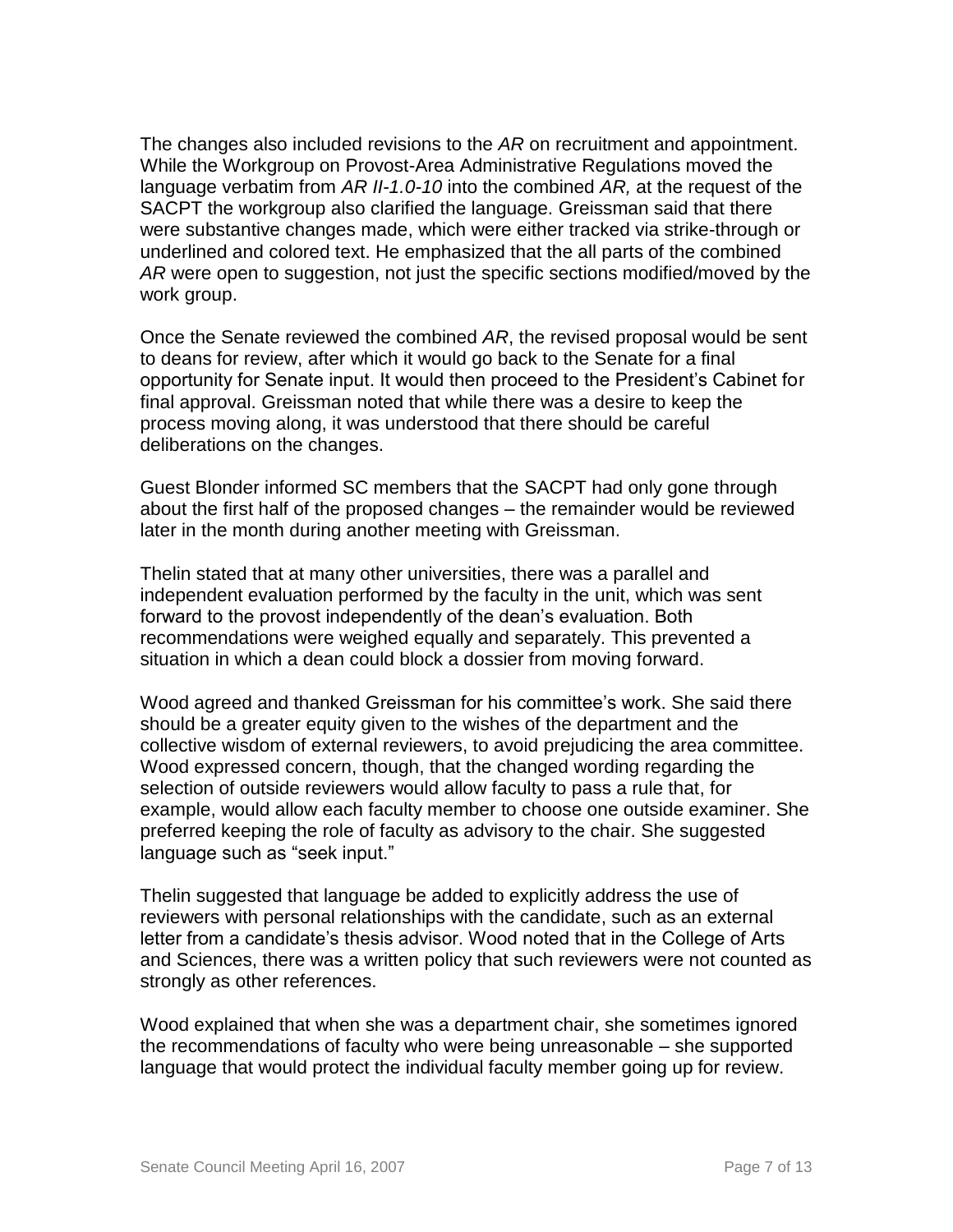Yanarella shared that when he was Senate Council chair, some of the knottiest and most controversial cases involved a sitting dean who had made a decision that, in some cases, ran contrary to the full support of all or a vast majority of department faculty and in the face of strong outside letters. He opined that a twotrack system (separate transmissions of faculty and dean comments) would create a situation in which the next level advisory committee could sift out and make a reasoned assessment of the merits offered by the dean and the arguments made by department faculty and other faculty involved in the process. Greissman commented that such a suggestion would need to be reviewed by the Provost; he wished to avoid speaking for the Provost on such a significant change.

Randall pointed out that subsequent language stated that recommendations from both the dean and department faculty would go forward. Thelin opined that such language was not the same as a parallel movement. He added that in his experience, the faculty serving on the behavioral science area committee were very thoughtful and fair. He said it could be hard for a provost to deny a dean what the dean has proposed.

Wood related that she had experience with successful and unsuccessful dossiers. One weakness of the system was that under the current practice, a department chair and faculty would have to intervene to counteract a recommendation from a dean that might not be rational, which was tremendously frustrating to both the chair and faculty. She said that the hierarchy at UK was such that whatever the dean said trumped the input from external reviewers, department chair and faculty.

Greissman noted that the reference to which Randall pointed was for terminal reappointment – Greissman commented that there was a curious distinction between a negative terminal reappointment letter that went forward from the dean, as opposed to when the dossier moves forward against the recommendation of the dean, only in cases of a procedural error.

Guest Associate Provost for Faculty Affairs Anderson said that such comments were very important to revising current processes. She said that Provost Subbaswamy wished to avoid alarming faculty about making unilateral decisions – he wanted discussions on these matters. Piascik left the meeting at this time.

There was also concern that there was no mechanism by which additional information that came to light during the review process, such as a patent being approved, could be forwarded, if the dean prevented it. Such pertinent information needed to be available during the review process.

Dembo wondered about institutions in which the entire process occurred in the college only and did not rise to the level of the provost. Thelin replied that it was hard to imagine a complex organization like UK removing the final decision from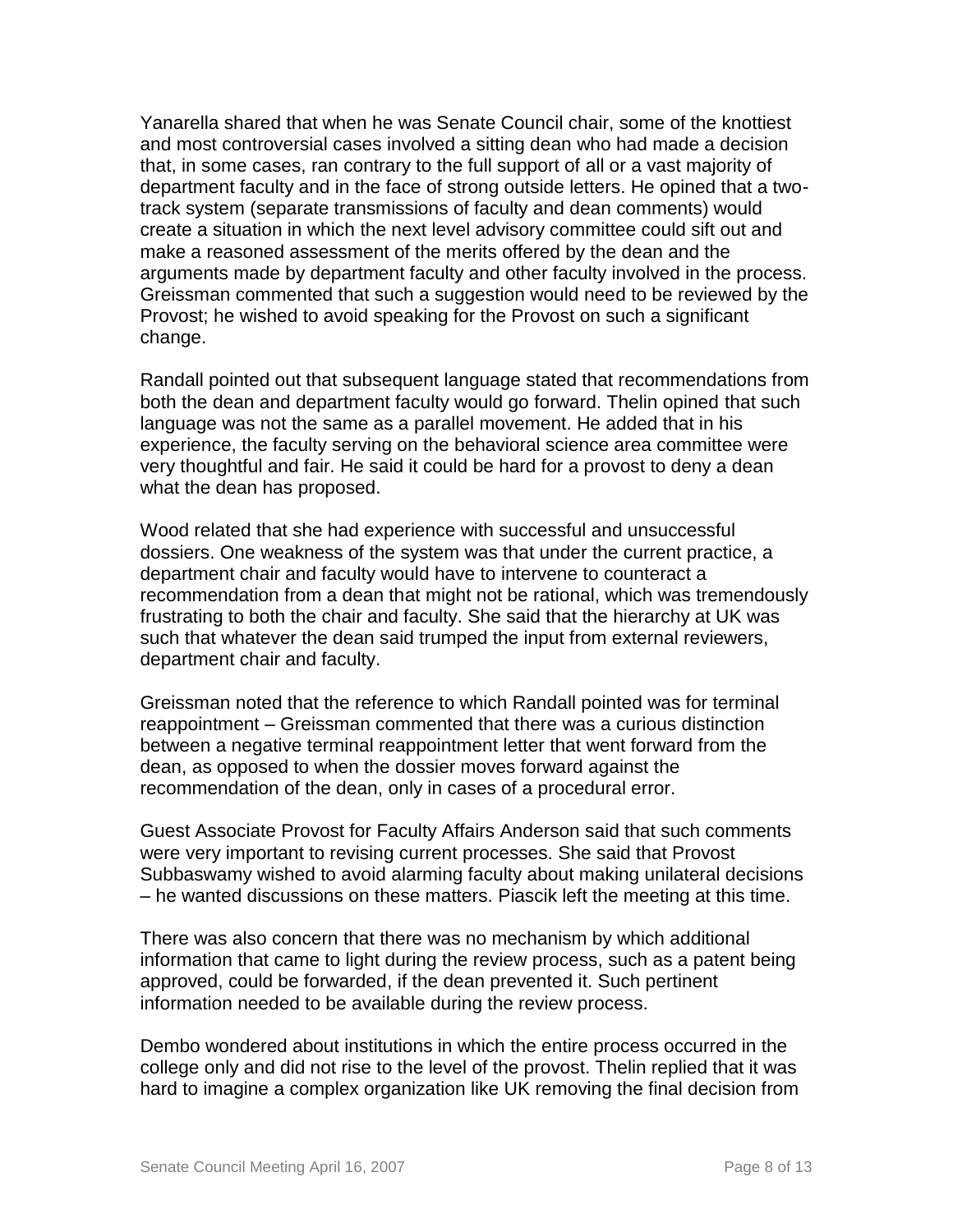the provost. Thelin stated that he did not favor power "at the top," but it was necessary for the provost to retain the authority to make the ultimate decision. By using a parallel track, a diverse objective would be allowed. In addition, area committees could negotiate with a provost in an informal way, since they were a step removed from the prospect of entanglement with a department faculty and chair or dean. He suggested that area committees have more discretion in their role.

Yanarella wanted to restore the norm of the Provost using the area committees as sounding boards for tough decisions, as was done by Chancellor Hemenway before announcing his decision. Anderson informed SC members that Provost Subbaswamy would be meeting with area committees this year. He will inform the committee if his decision differs from their recommendation and will point out that if something is needed during deliberations, the committee should contact Anderson directly. She commented that on a couple of occasions, she was able to provide an area committee with the status of a publication, etc. so the committee could utilize it in their deliberations.

Wood requested stronger language – she wished for a mechanism by which relevant information could flow to the dossier so all involved would be making decisions based upon the most recent information, noting that journal publishers and the U.S. Patent Office did not routinely conform to UK's timelines. Greissman replied that if the dossier was not complete, *IV.A.* required the dossier to return to the college and department. Wood said that it would not be unheard of for a dean to not take such required action.

Blonder noted that allowing people to submit material that was not reviewed by the unit faculty would be a huge procedural error – if internal reviewers wrote negative letters because only a certain number of articles had been published, and then if a published article appeared in front of the area committee only, the faculty member could rightly claim a procedural error. Wood added that if an article were accepted by a journal after the dossier went forward, it would not be fair for it not to be included.

Noting the time and the likelihood of future discussion on the combined *AR*, the Chair suggested that the remainder of the meeting be dedicated to the last two items.

6. [Proposed Changes to Governing Regulations I: "\(l\) Financial Advantage," " E.](http://www.uky.edu/USC/New/files/20070416/GR%20I%20Fincl%20Advtg%20&%20Campus%20Sales_Complete.pdf)  [Kentucky Ethics Statutes," "M. Solicitation of Funds," & "N. Campus Sales"](http://www.uky.edu/USC/New/files/20070416/GR%20I%20Fincl%20Advtg%20&%20Campus%20Sales_Complete.pdf) The Chair invited Special Projects Administrator (Office of Legal Counsel, or "Legal Office") Marcy Deaton to explain the proposed changes.

Guest Deaton explained that she was a co-chair with Greissman on the AR Committee. The regular revisions and responsibilities for the *Governing Regulations* had been given to the Legal Office. She said that due to KRS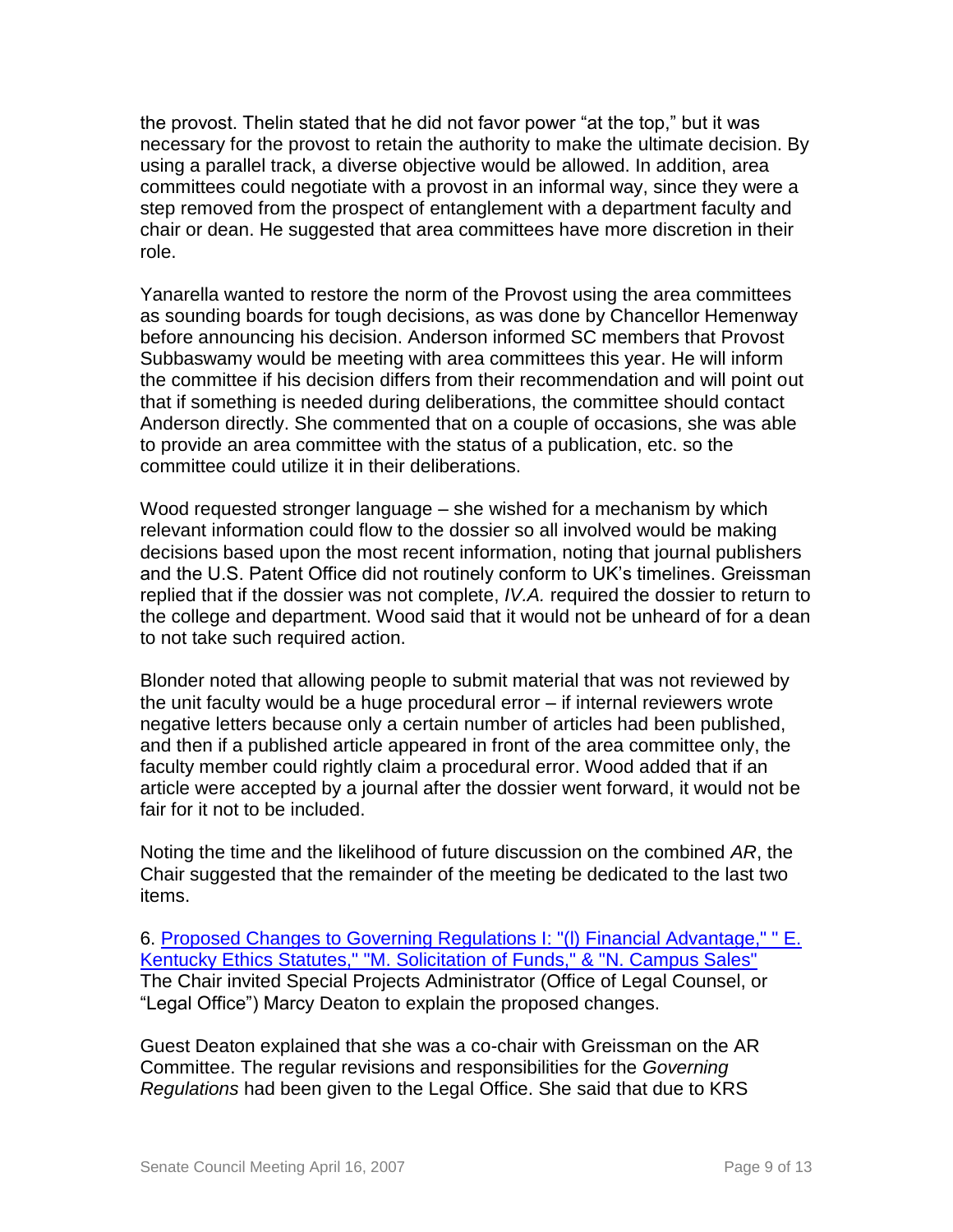164.90, no university employee was allowed to have any interest in a business doing work for the university. She said that in the last general assembly, the legislature adopted HB 130, which gave individual universities (through approval by their governing boards) the authority to adopt institution-specific regulations.

Thelin expressed concern that although the regulation might be acceptable in a number of situations, an attempt should be made to proof it against extreme cases. Deaton said that there were just two past cases in which a faculty member was forced to choose between their business and employment with UK and in both cases the faculty members quit their UK employment. She added that she would note Thelin's concern.

Dembo wondered if there was more than a semantic difference between the phrasing of "unless specifically approved by the Board" versus allowing a waiver to a regulation. He said that "unless specifically approved" implied a more permissive stance that would perhaps convey the opening of more doors, whereas a "waiver" could imply that a door was closed, except in specific circumstances.

Moving on to sections *M.* and *N.*, Deaton explained that those two sections had been in the *GR* for years, but during a recent revision they were inadvertently left out. They have continued to be used as current policy if a question pertaining to them were asked. She noted that new language in M. now included a prohibition against the use of UK's email systems unless specifically approved.

The Chair thanked Deaton for attending. She replied that she would be a regular visitor as *ARs* were modified.

# 7. [Revisiting Calendar Committee Proposal](http://www.uky.edu/USC/New/files/20070416/Cal%20Cmte%20Final%20+%20Senate%20Comments.pdf)

The Chair invited Yanarella, chair of the SC's ad hoc Calendar Committee, to offer information on how the Calendar Committee's (CC) proposal could be revised. Yanarella said that the Senate's discussion was very healthy and participants could be divided into two primary groups – those that liked the proposal in its entirety (that would create a weeklong fall break) and those who preferred a minimalist revision (that would swap the current Friday fall break day in October with the day before Thanksgiving. There was also a minority who seemed entirely opposed to any sense of eroding the academic calendar. Yanarella opined that it was now up to the SC to act, since he had solicited but not received additional input from CC members.

Randall **moved** that the Senate Council forward with a positive recommendation to the Senate the suggestion that the current one-day (Friday) fall break be changed to occur on the Wednesday immediately before the Thanksgiving holiday. Aken **seconded**. In response to Thelin, Yanarella thought that there would be no difficulties for the Office of Student Affairs as a result of such a change.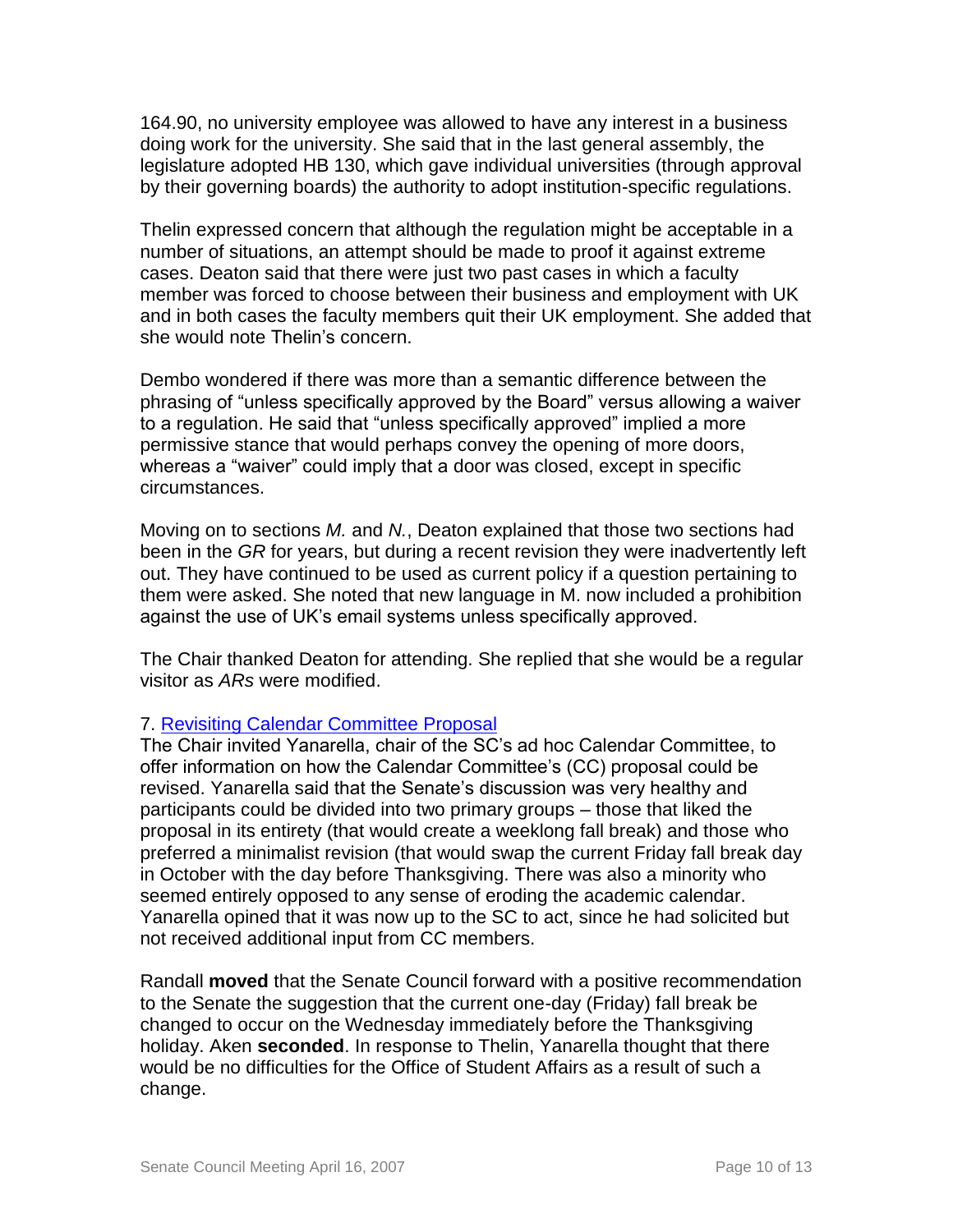Yanarella said that as CC chair, he would prefer to see the proposal originally sent to the Senate and the proposal as modified by Randall's motion both sent to the Senate on May 7. He said that in the absence of a clear sense of the Senate's desire, it would be fairer to senators who approved of a weeklong fall break to send both proposals together. Wood thought that Robert's Rule of Order would prevent sending two contradictory proposals to a voting body.

Lesnaw spoke against Randall's motion. She said that in view of the psychological benefit to have a break in the middle of the semester, it would be a tremendous benefit to students. In addition, it would bring the fall semester into better symmetry with the spring semester in terms of a weeklong, mid-semester break.

There being no further comments, a **vote** was taken on the motion to send with a positive recommendation to the Senate the suggestion that the current one-day (Friday) fall break be changed to occur on the Wednesday immediately before the Thanksgiving holiday. The motion **passed** with four in favor and two against.

The Chair explained that Anderson was also present to request a special consideration by the SC. On behalf of the Health Care Colleges Council (HCCC), Anderson was requesting that the proposal to move the Graduate Center for Nutritional Sciences (GCNS) from the Graduate School to the College of Medicine go to the Senate without the customary review by the Senate's Academic Organization and Structure Committee (SAO&SC).

Anderson explained that for the HCCC meeting at which the GCNS move was discussed, she was asked by Provost Subbaswamy to chair a UCAPP subcommittee on his behalf, so she asked an HCCC member to chair the day's HCCC meeting. Anderson explained that as chair of the HCCC, she reviewed every proposal before the HCCC, but there were also primary and secondary reviewers, who respond to questions from HCCC members. Proposals are posted in their entirety prior to meetings, but may not be reviewed completely by all members. To make a long story short, there was a question during the meeting as to whether faculty in the College of Medicine (COM) had reviewed the proposal to move the GCNS; such information was explicitly included in the proposal but overlooked. Due to the oversight, the move of the GCNS was tabled. Once Anderson was able to step in, too much time had passed to allow review by the SAO&SC prior to the special May Senate meeting.

The Chair added that Graduate School Dean Jeannine Blackwell, the Graduate School faculty and the faculty of the COM were all in favor of the move.

In response to Yanarella, the Chair replied that approval by the SC to review the proposal without SAO&SC review did not in any way dictate the outcome of the SC's review – the SC could review the move of the GCNS and decide, among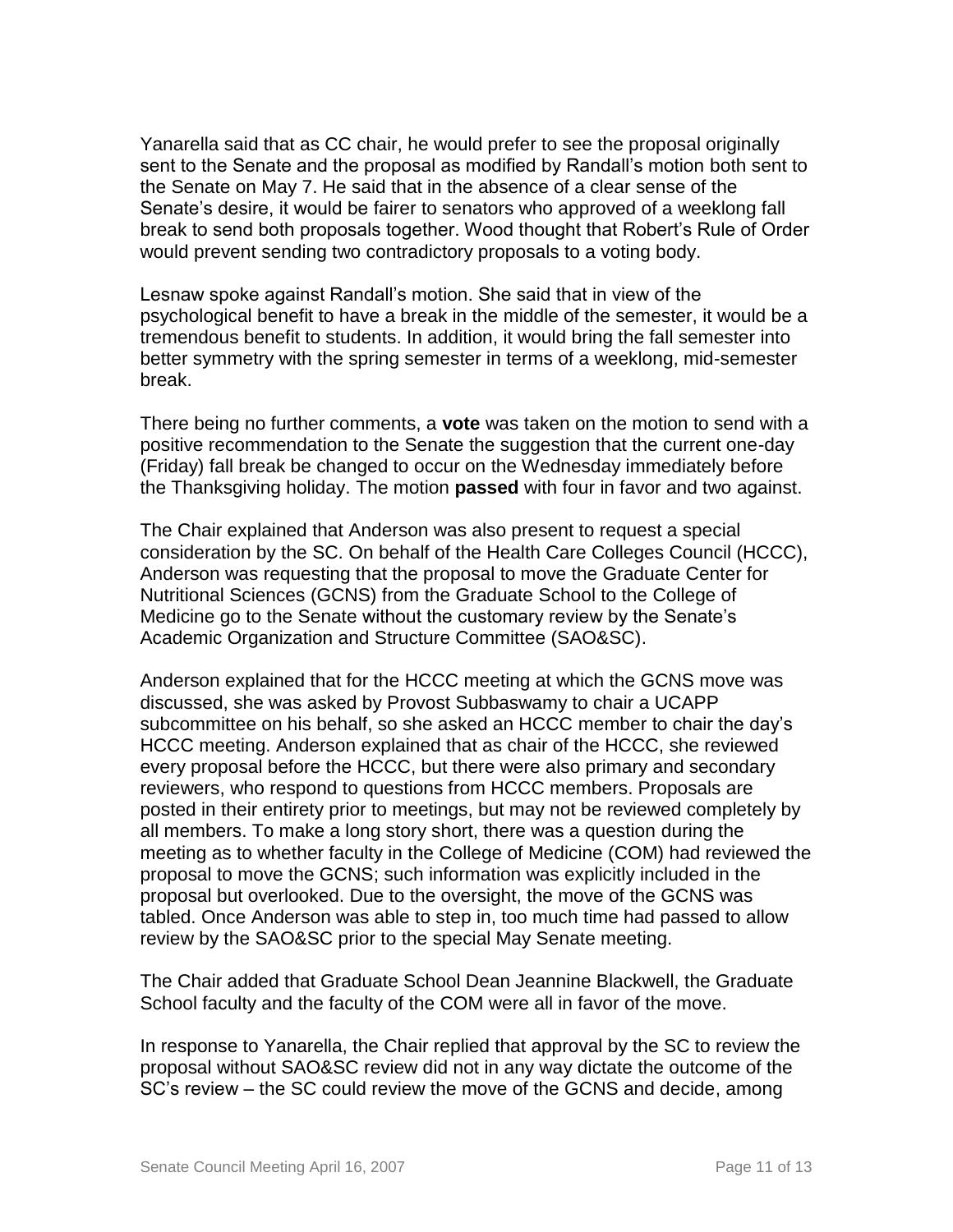other things, that it must go to the SAO&SC for review before going to the Senate. Lesnaw stated that the move was a very complicated issue and said she was still confused as to whether or not the majority of COM faculty approved the move. She requested that all pertinent information be shared with SC members.

The Chair said that, as always, all information received regarding the proposal would be available to SC members. In response to Wood, Anderson said that the HCCC tabled the item on March 29. Wood replied that the GCNS was perhaps one of the most multidisciplinary of all the multidisciplinary centers in the Graduate School, all of which had been the subject of a great deal of controversy over the years. She expressed concern with side-stepping any of the processes normally involved in the review of a proposal. Wood opined that even if the HCCC had approved the move at their March 29 meeting, it might not have been able to go to the SAO&SC in time for a complete review prior to the special May Senate meeting. She noted that she was not passing judgment on the proposal, but merely expressing concern with short-circuiting the review process.

Anderson accepted Wood's concerns and as chair of the HCCC, took responsibility for the delay in moving the proposal forward in the approval process and reiterated her request for expedition.

Randall noted that if the move were approved, the grants generated by the GCNS would help with the COM's rankings – he said he would be amazed if anyone in COM had objected to the move.

Aken noted that there could be a problem with library resources regarding where the funding was directed, similar to problems experiences when the Graduate Center for Toxicology moved from the Graduate School to COM.

Anderson said that she had heard from a faculty member in COM who was very upset at the erroneous belief that COM faculty had not discussed and perhaps did not approve of the move – that faculty member was very willing to discuss the deliberations of COM faculty with the SC if necessary.

In response to Lesnaw, the Chair said that if the SC reviewed the GCNS move without input from the SAO&SC and the SC recommended it go to the Senate for approval, it could be approved at the special Senate meeting on May 7. That would allow the move of the GCNS to take place effective July 1, 2007, instead of waiting another year.

Lesnaw **moved** that the Senate Council consider the move of the Graduate Center for Nutritional Sciences from the Graduate School to the College of Medicine without review by the Senate's Academic Organization and Structure Committee. Harley **seconded**. A **vote** was taken and the motion **passed** with five in favor and one opposed.